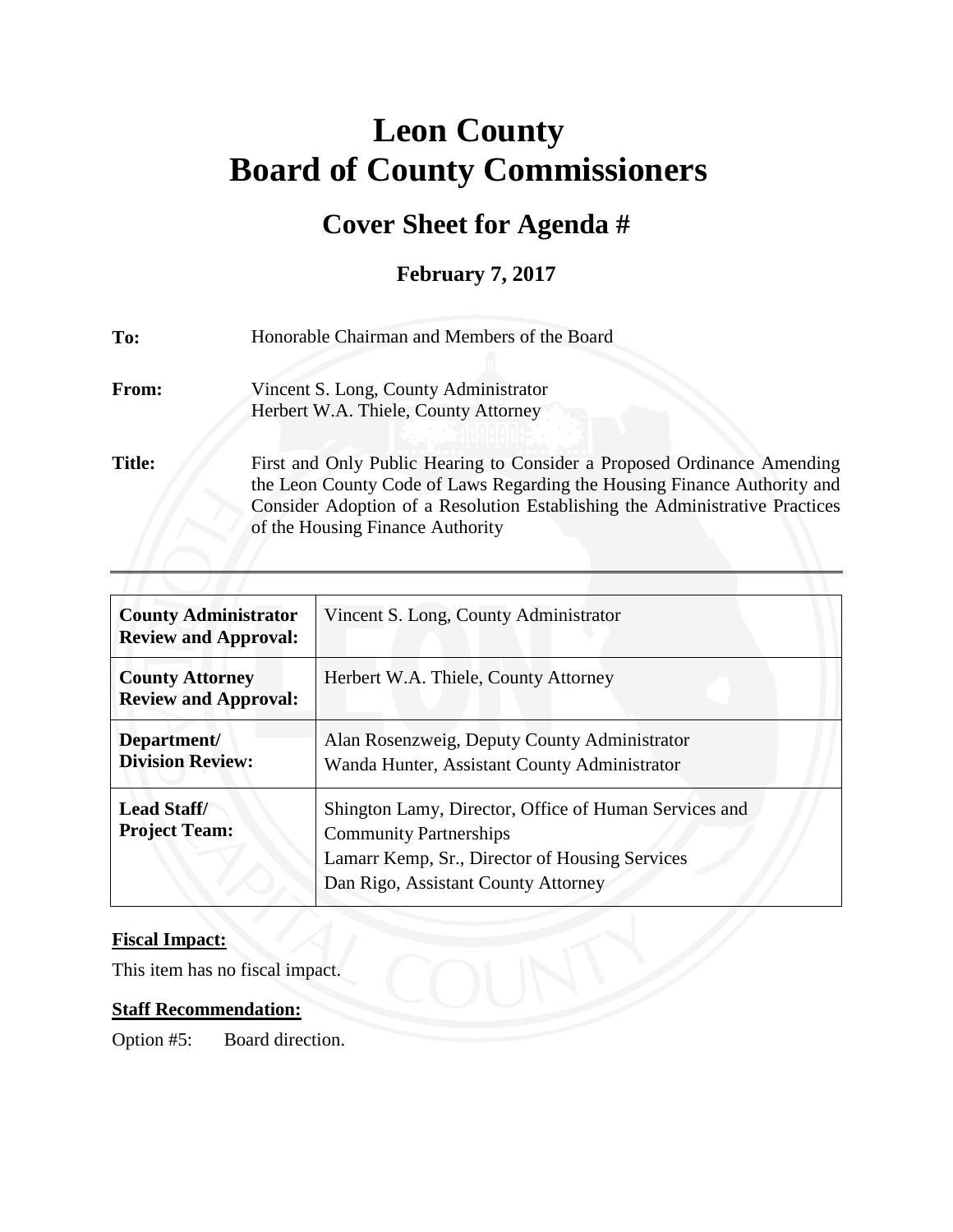Title: First and Only Public Hearing to Consider a Proposed Ordinance Amending the Leon County Code of Laws Regarding the Housing Finance Authority and Consider Adoption of a Resolution Establishing the Administrative Practices of the Housing Finance Authority February 7, 2017

Page 2

#### **Report and Discussion**

#### **Background:**

At the request of the Housing Finance Authority (HFA), this item seeks Board direction on a revised Ordinance and proposed Resolution that restructures the HFA to operate under their own budget, procurement and contract processes independently of existing County policies and procedures (Attachments #1 and #2). The HFA believes the restructuring, which is similar to the majority of other HFAs in Florida, provides them greater flexibility to respond quickly to investment/partnership opportunities in addressing affordable housing needs.

Pursuant to Chapter 159.604, Florida Statutes, the Board established the HFA on June 10, 1980, through the adoption of Ordinance No. 80-39. The HFA is a dependent special district comprised of seven members appointed by the Board that functions to alleviate a shortage of affordable housing and investment capital for residents who meet specific income qualifications.

Currently, the County Ordinance establishes the HFA's structure, membership, and powers. The Ordinance requires Board approval of all HFA contracts and bond issuance. Additionally, the Ordinance requires Board approval of the HFA's annual budget. As a result, the HFA's budget is included as part of the County budget, its funds are managed by the Clerk of Courts (Finance Department) and its operation is subject to County policies. This includes the County's procurement policies.

On June 16, 2016, the HFA requested staff to prepare and present to the Board changes to the Ordinance that would provide the HFA greater autonomy of its budget, contracts, and policies (Attachment #3). On December 8, 2016, County staff presented the preliminary changes to the ordinance as well as a proposed resolution as requested to the HFA (Attachment #4).

Notice of this public hearing has been timely advertised pursuant to Section 125.66, Florida Statutes (Attachment #5).

#### **Analysis:**

As required by Florida Statutes, the proposed amendments to the County Ordinance would establish the findings and declaration of necessity of affordable housing in Leon County and provide for the general powers of the HFA. However, the proposed Resolution would specify the structure, organization, membership, programs and activities of the HFA. This would allow the Board to make any future changes to the HFA without the requirement of a public hearing. Collectively, the revised Ordinance and proposed Resolution would provide the HFA greater autonomy over its budget, contracts, and policies. Board approval would no longer be required for the HFA budget and contracts and as a result, the HFA would have the authority to adopt its own policies. Moving forward, the HFA would provide an annual report to the Board of its programs, activities, and accomplishments.

According to the HFA, these changes would streamline its operation and allow it to be more responsive to its private sector partners and react quickly to changes that may occur for financing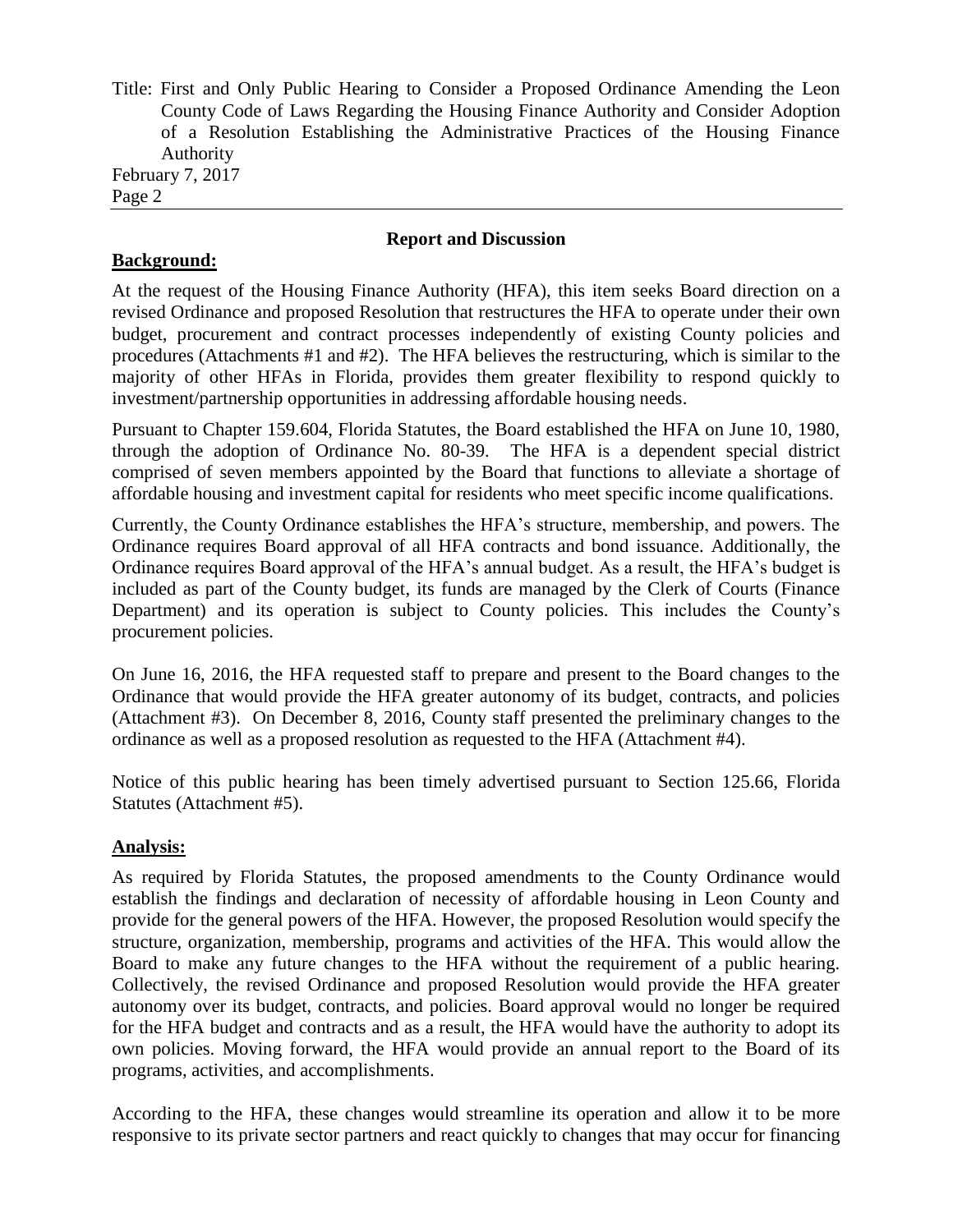Title: First and Only Public Hearing to Consider a Proposed Ordinance Amending the Leon County Code of Laws Regarding the Housing Finance Authority and Consider Adoption of a Resolution Establishing the Administrative Practices of the Housing Finance Authority February 7, 2017

Page 3

affordable housing projects. The HFA has cited that at times financing development projects may require quick contract approval for services such as credit underwriting, compliance monitoring, servicing, and bond trustees. Greater autonomy would allow the HFA to rapidly adopt and execute a contract and make the appropriate budget adjustments without the requirement of Board approval. Should the Board adopt the revised Ordinance and proposed Resolution, the HFA has indicated that it intends to adopt operating policies that support the best practices of housing finance authorities in Florida.

As previously mentioned, the proposed changes would align the HFA functions with other finance authorities in Florida (Attachment #6). A review of county ordinances around the state found that the overwhelmingly majority do not require Board approval of the budgets and/or contracts of their respective housing finance authorities. Most also have their own staff and legal counsel.

Over the past few years, the HFA has taken several steps to align its functions with other housing finance authorities which have been supported by the Board. As a special district, Florida Statutes provides the HFA the authority to retain professional services. In 2014, the HFA contracted (with Board approval) with The Hendrickson Company to serve as its financial advisor. Mark Hendrickson of the Hendrickson Company has also served as the primary staff of the HFA preparing its agendas, minutes, and financial reports. In December 2016, following Board approval, the HFA contracted with Knowles & Randolph, PA to serve as its legal counsel. Prior to taking these actions, County staff and the County Attorney's Office served as the primary staff and legal counsel to the HFA respectively.

In addition to the finance and legal contract support, the County also increased its direct support of the HFA through modifications to the County real estate policy. Through the policy, the County now provides the HFA the "first right of refusal" for excess property owned by the County and deemed to be appropriate for Affordable Housing. Several parcels have been sold under the policy to support the activities of the HFA.

With the adoption of the revised Ordinance and proposed Resolution, the HFA is also expected to maintain its banking and investments independently from the Finance Department. This would further reduce the role of County staff in the HFA's day-to-day operation. The County's Housing Division currently administers the HFA's housing programs (emergency repair, home rehab, down payment assistance and the home replacement programs) which could be impacted by the proposed changes. The HFA may choose to hire its own staff to administer the program or contract with the County.

Staff has shared with the HFA that the changes would have a fiscal impact on its current operation. According to the Office of Management and Budget, a preliminary review of the services provided to the HFA last year which included banking, auditing and procurement services, totaled an estimated \$16,000. This does not include the cost of County Housing staff time for program administration.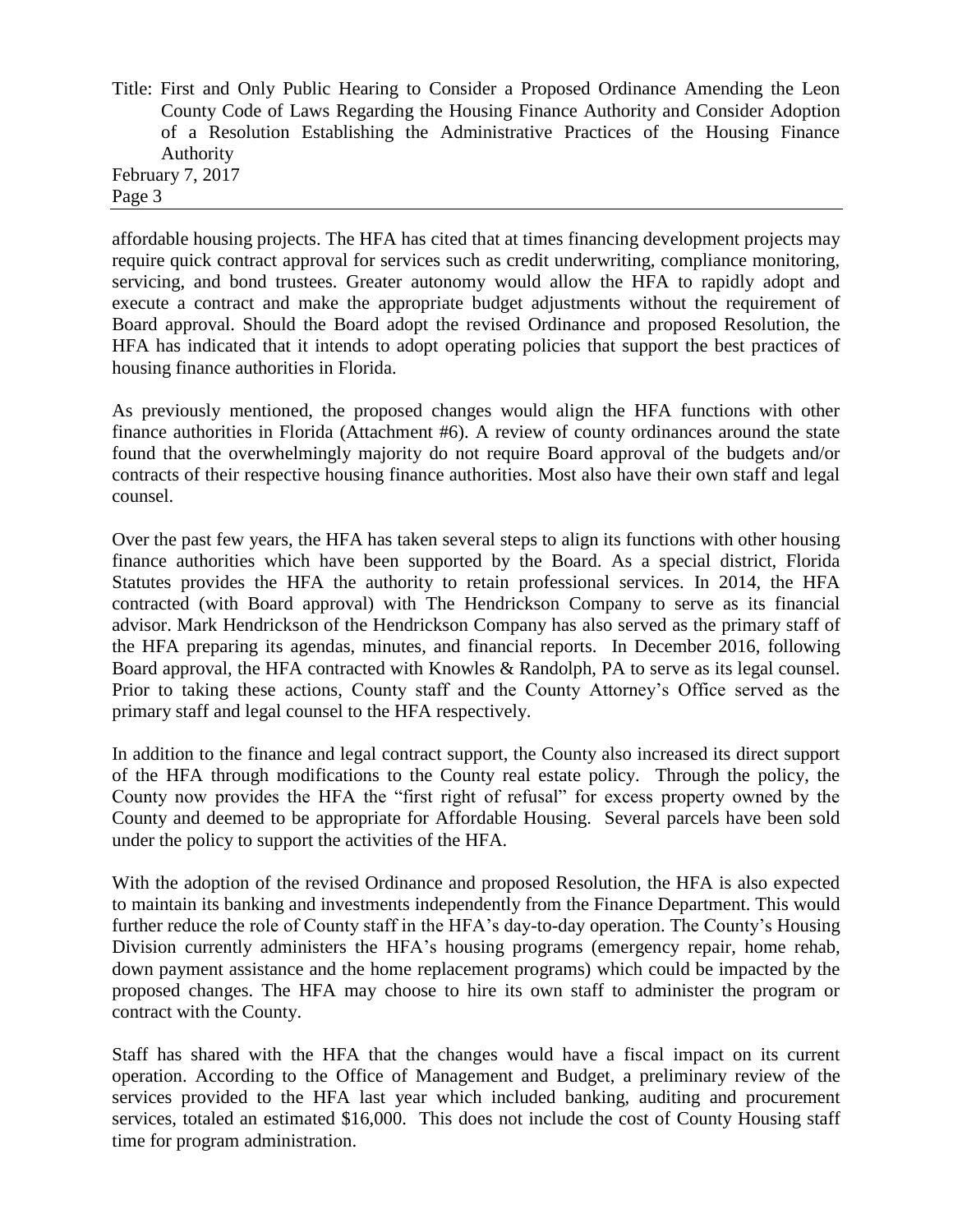Title: First and Only Public Hearing to Consider a Proposed Ordinance Amending the Leon County Code of Laws Regarding the Housing Finance Authority and Consider Adoption of a Resolution Establishing the Administrative Practices of the Housing Finance Authority February 7, 2017 Page 4

Although changes would provide the HFA greater authority of its operations, the Board would continue to have the sole discretion to alter or change the structure, organization, programs or activities of the HFA, or to terminate the HFA. Additionally, Board approval would continue to be required for bond issuance by the HFA.

Table 1 provides a summary of the administrative practices and approval authorities for the HFA under the current structure versus the proposed structure.

| <b>Administrative Practices</b>   | <b>Current</b>                | <b>Proposed</b>                   |
|-----------------------------------|-------------------------------|-----------------------------------|
| <b>Bond Approval</b>              | <b>BOCC</b>                   | <b>BOCC</b>                       |
| <b>Budget Approval</b>            | <b>BOCC</b>                   | <b>HFA</b>                        |
| <b>Contract Approval</b>          | <b>BOCC</b>                   | <b>HFA</b>                        |
| <b>HFA Program Administration</b> | Leon County Housing           | <b>HFA</b> or Leon County Housing |
| <b>Procurement Services</b>       | <b>Leon County Purchasing</b> | <b>HFA</b>                        |
| <b>Banking Services</b>           | <b>Clerk</b>                  | <b>HFA</b>                        |
| <b>Independent Audit</b>          | Included with County Audit    | <b>HFA</b>                        |
| <b>Financial Advisor</b>          | <b>Hendrickson Company</b>    | Hendrickson Company               |
| Agendas, Minutes, Financial       | Hendrickson Company           | Hendrickson Company               |
| Reports                           |                               |                                   |
| Legal Counsel                     | Knowles & Randolph, PA        | Knowles & Randolph, PA            |

**Table 1: Summary of HFA Current versus Proposed Changes: Administrative Practices and Approval Authority**

Upon adoption of the proposed Ordinance and Resolution, over the next few months, the HFA intends to draft its operating policies and procedures incorporating those practices commonly used by housing finance authorities. The financial advisor for Leon County's HFA, who also serves as the executive director of the Florida Association of Local Housing Finance Authorities and contracts with several other housing finance authorities throughout Florida, would guide Leon County's HFA through this transition.

#### *Conclusion*

As presented in this item, the HFA is recommending the Board approve allowing the HFA greater independence and authority for the purpose of providing them greater flexibility to respond quickly to investment/partnership opportunities in addressing affordable housing needs. As reflected in Attachment #6, the recommended changes are very consistent with the structure of other HFA's throughout Florida.

Staff concurs that by allowing the HFA contract and budget approval authority, this eliminates the time necessary for these item to be presented to the Board for final approval. However, neither the HFA nor County staff was able to identify any specific affordable housing opportunities that were not pursued as a result of the current HFA structure. The HFA has stated, however, that as they continue to seek opportunities to support new affordable housing